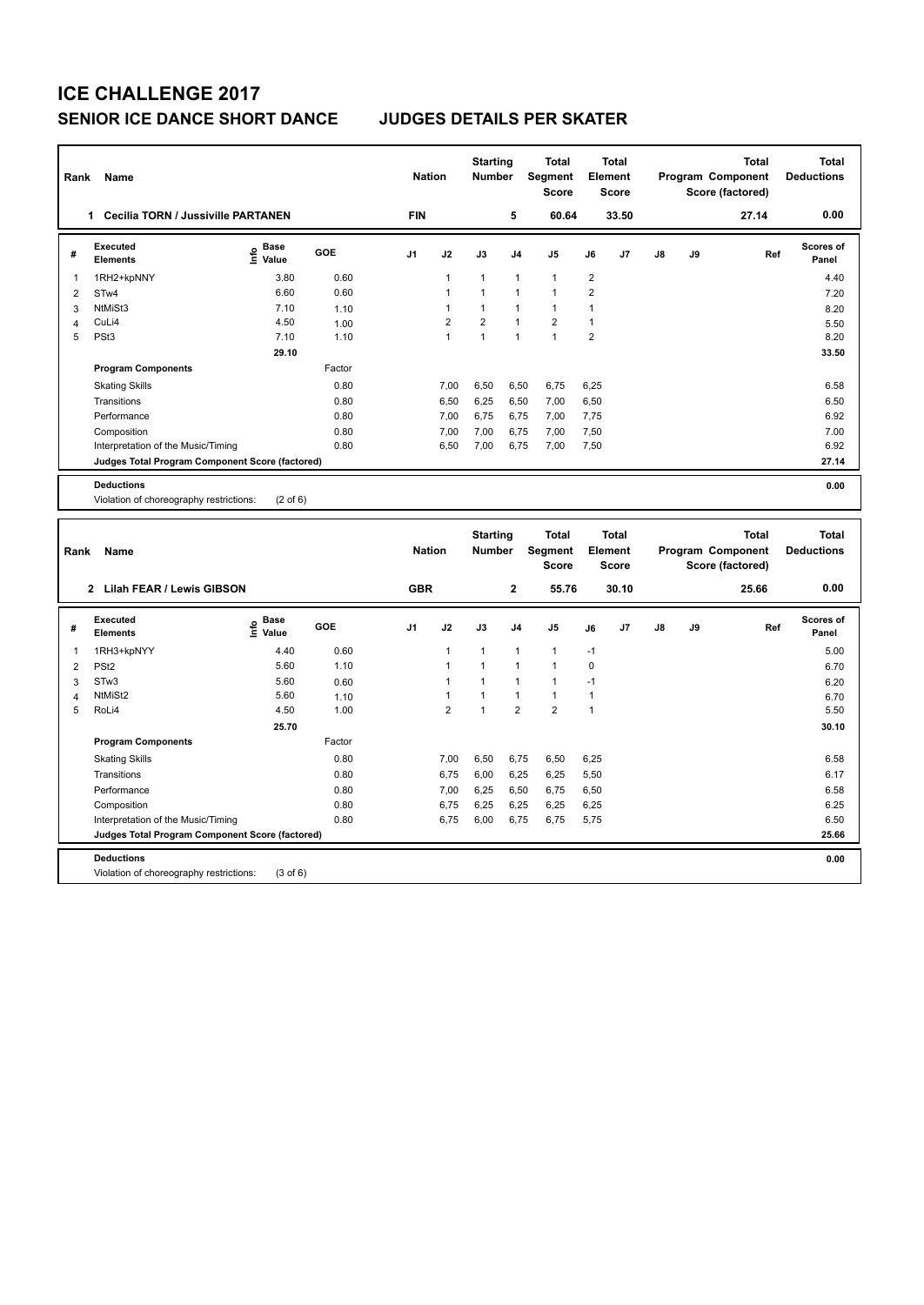# **ICE CHALLENGE 2017 SENIOR ICE DANCE SHORT DANCE JUDGES DETAILS PER SKATER**

| Rank           | Name                                                                 |                   |                 | <b>Nation</b>  |                | <b>Starting</b><br><b>Number</b> |                | <b>Total</b><br>Segment<br><b>Score</b> |                | <b>Total</b><br>Element<br><b>Score</b> |    |    | <b>Total</b><br>Program Component<br>Score (factored) | <b>Total</b><br><b>Deductions</b> |
|----------------|----------------------------------------------------------------------|-------------------|-----------------|----------------|----------------|----------------------------------|----------------|-----------------------------------------|----------------|-----------------------------------------|----|----|-------------------------------------------------------|-----------------------------------|
|                | 3 Jennifer URBAN / Benjamin STEFFAN                                  |                   |                 | <b>GER</b>     |                |                                  | 1              | 53.23                                   |                | 28.57                                   |    |    | 24.66                                                 | 0.00                              |
| #              | <b>Executed</b><br><b>Elements</b>                                   | e Base<br>E Value | GOE             | J1             | J2             | J3                               | J4             | J5                                      | J6             | J7                                      | J8 | J9 | Ref                                                   | Scores of<br>Panel                |
| 1              | 1RH3+kpYYN                                                           | 4.40              | 0.40            |                | $\mathbf{1}$   | 1                                | $\mathbf{1}$   | $\mathbf 0$                             | 0              |                                         |    |    |                                                       | 4.80                              |
| $\overline{2}$ | STw3                                                                 | 5.60              | 0.20            |                | 0              | 1                                | $\mathbf 0$    | $\mathbf 0$                             | $\mathbf{1}$   |                                         |    |    |                                                       | 5.80                              |
| 3              | PS <sub>t2</sub>                                                     | 5.60              | 0.37            |                | $\mathbf 0$    | 1                                | $\overline{1}$ | $\mathbf 0$                             | 0              |                                         |    |    |                                                       | 5.97                              |
| $\overline{4}$ | NtMiSt2                                                              | 5.60              | 1.10            |                | $\mathbf{1}$   | 1                                | $\overline{1}$ | $\mathbf{1}$                            | $\mathbf{1}$   |                                         |    |    |                                                       | 6.70                              |
| 5              | RoLi4                                                                | 4.50              | 0.80            |                | $\mathbf{1}$   | $\overline{2}$                   | $\overline{1}$ | $\mathbf{1}$                            | $\overline{2}$ |                                         |    |    |                                                       | 5.30                              |
|                |                                                                      | 25.70             |                 |                |                |                                  |                |                                         |                |                                         |    |    |                                                       | 28.57                             |
|                | <b>Program Components</b>                                            |                   | Factor          |                |                |                                  |                |                                         |                |                                         |    |    |                                                       |                                   |
|                | <b>Skating Skills</b>                                                |                   | 0.80            |                | 6,50           | 6,25                             | 6,00           | 6,25                                    | 5,75           |                                         |    |    |                                                       | 6.17                              |
|                | Transitions                                                          |                   | 0.80            |                | 6,50           | 5,75                             | 6,00           | 5,75                                    | 5,00           |                                         |    |    |                                                       | 5.83                              |
|                | Performance                                                          |                   | 0.80            |                | 6,75           | 6,25                             | 6,00           | 6,25                                    | 6,50           |                                         |    |    |                                                       | 6.33                              |
|                | Composition                                                          |                   | 0.80            |                | 6,25           | 6,50                             | 6,25           | 6,00                                    | 6,25           |                                         |    |    |                                                       | 6.25                              |
|                | Interpretation of the Music/Timing                                   |                   | 0.80            |                | 6,00           | 6,50                             | 6,50           | 6,25                                    | 6,00           |                                         |    |    |                                                       | 6.25                              |
|                | Judges Total Program Component Score (factored)                      |                   |                 |                |                |                                  |                |                                         |                |                                         |    |    |                                                       | 24.66                             |
|                | <b>Deductions</b>                                                    |                   |                 |                |                |                                  |                |                                         |                |                                         |    |    |                                                       | 0.00                              |
|                | Violation of choreography restrictions:                              | $(1$ of 6)        |                 |                |                |                                  |                |                                         |                |                                         |    |    |                                                       |                                   |
|                |                                                                      |                   |                 |                |                |                                  |                |                                         |                |                                         |    |    |                                                       |                                   |
|                |                                                                      |                   |                 |                |                |                                  |                |                                         |                |                                         |    |    |                                                       |                                   |
|                |                                                                      |                   |                 |                |                |                                  |                |                                         |                |                                         |    |    |                                                       |                                   |
| Rank           | <b>Name</b>                                                          |                   |                 | <b>Nation</b>  |                | <b>Starting</b><br>Number        |                | <b>Total</b><br>Segment                 |                | <b>Total</b><br>Element                 |    |    | <b>Total</b><br>Program Component                     | <b>Total</b><br><b>Deductions</b> |
|                |                                                                      |                   |                 |                |                |                                  |                | <b>Score</b>                            |                | Score                                   |    |    | Score (factored)                                      |                                   |
|                |                                                                      |                   |                 |                |                |                                  |                |                                         |                |                                         |    |    |                                                       |                                   |
|                | 4 Juulia TURKKILA / Matthias VERSLUIS                                |                   |                 | <b>FIN</b>     |                |                                  | 3              | 51.35                                   |                | 27.69                                   |    |    | 23.66                                                 | 0.00                              |
| #              | <b>Executed</b><br><b>Elements</b>                                   | $rac{e}{E}$ Base  | GOE             | J <sub>1</sub> | J2             | J3                               | J <sub>4</sub> | J5                                      | J6             | J7                                      | J8 | J9 | Ref                                                   | Scores of<br>Panel                |
| 1              |                                                                      | 4.40              | 0.00            |                | $\mathbf 0$    | $\mathbf 0$                      | $\mathbf 0$    | $\mathbf 0$                             | $\mathbf{1}$   |                                         |    |    |                                                       | 4.40                              |
| $\overline{2}$ | 1RH3+kpNYY<br>PSt <sub>3</sub>                                       | 7.10              | 0.73            |                | $\mathbf{1}$   | 0                                | $\overline{1}$ | $\mathbf{1}$                            | $\mathsf 0$    |                                         |    |    |                                                       | 7.83                              |
| 3              | CuLi4                                                                | 4.50              |                 |                | $\mathbf{1}$   | 1                                | $\mathbf{1}$   | $\mathbf{1}$                            | $\overline{2}$ |                                         |    |    |                                                       |                                   |
| 4              | STw1                                                                 | 3.10              | 0.60<br>$-0.57$ |                | $\pmb{0}$      | $-2$                             | $-2$           | $-2$                                    | $-1$           |                                         |    |    |                                                       | 5.10<br>2.53                      |
| 5              | NtMiSt3                                                              | 7.10              | 0.73            |                | $\overline{2}$ | $\mathbf{1}$                     | $\mathbf{1}$   | $\mathbf 0$                             | $\mathbf 0$    |                                         |    |    |                                                       | 7.83                              |
|                |                                                                      | 26.20             |                 |                |                |                                  |                |                                         |                |                                         |    |    |                                                       | 27.69                             |
|                | <b>Program Components</b>                                            |                   | Factor          |                |                |                                  |                |                                         |                |                                         |    |    |                                                       |                                   |
|                |                                                                      |                   |                 |                |                |                                  |                |                                         |                |                                         |    |    |                                                       | 5.92                              |
|                | <b>Skating Skills</b><br>Transitions                                 |                   | 0.80<br>0.80    |                | 6,25           | 5,50                             | 5,75           | 6,25                                    | 5,75           |                                         |    |    |                                                       | 5.58                              |
|                | Performance                                                          |                   | 0.80            |                | 6,00<br>6,50   | 5,00<br>5,75                     | 5,50<br>5,50   | 6,00<br>5,75                            | 5,25           |                                         |    |    |                                                       | 6.00                              |
|                |                                                                      |                   |                 |                |                |                                  |                |                                         | 7,00           |                                         |    |    |                                                       |                                   |
|                | Composition                                                          |                   | 0.80<br>0.80    |                | 6,25           | 6,00                             | 5,75           | 6,00                                    | 6,50           |                                         |    |    |                                                       | 6.08<br>6.00                      |
|                | Interpretation of the Music/Timing                                   |                   |                 |                | 6,25           | 5,75                             | 6,00           | 5,75                                    | 6,50           |                                         |    |    |                                                       | 23.66                             |
|                | Judges Total Program Component Score (factored)<br><b>Deductions</b> |                   |                 |                |                |                                  |                |                                         |                |                                         |    |    |                                                       | 0.00                              |